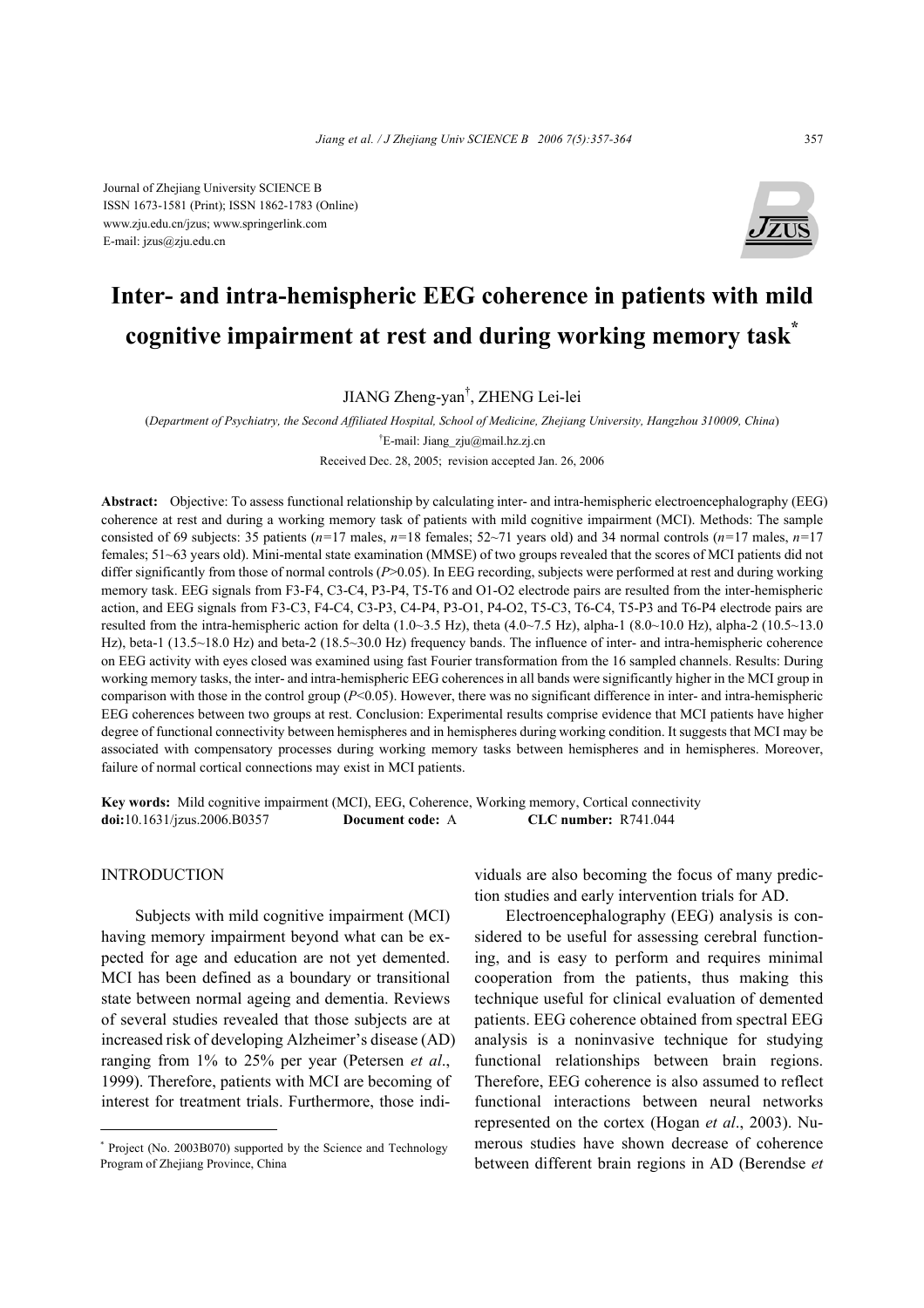*al*., 2000; Jiang, 2005; Wada *et al*., 1998). Recently, there has been interest in the application of coherence analysis for examining functional changes associated with the performance of a perceptual or cognitive task. Hogan *et al*.(2003) indicated that EEG coherence provides additional sources of information on the topography of synchronous oscillatory activity and potential cortico-cortical interactions in cognitive testing.

Working memory is an important cognitive function involving encoding, maintenance and retrieval of temporary information and has become one of the hotspots of learning and memory study. Working memory tasks are known to change functional connectivity (Hogan *et al*., 2003). To our knowledge, there are no studies that have examined topographical differences between MCI and normal controls in either inter- and intra-hemispheric EEG coherence during memory processing. Therefore, the goal of the present study is to investigate the group differences in inter- and intra-hemispheric EEG coherence at rest and during working memory task for MCI patients and that for normal controls.

#### METHODS

## **Subjects**

The patient group consisted of 35 patients (18 females and 17 males) who consulted the psychiatric outpatient clinic of the Department of Psychiatry, the Second Affiliated Hospital, Zhejiang University, China. The patients satisfied DSM-IV criteria (American Psychiatric Association, 1994) for the study diagnosis of MCI and the following criteria: (1) memory complaint, (2) normal activities of daily living, (3) normal general cognitive function, (4) abnormal memory for age, (5) not demented, (6) the course of memory damage was over three months. Their mean age  $(\pm SD)$  was  $(62.3\pm6.5)$  years, range 52~71 years. Each patient was evaluated by the Mini-mental state examination (MMSE) (Folstein *et al*., 1975), clinical dementia rating (CDR) (Hughes *et al*., 1982), functional assessment staging (FAST) (Reisberg, 1988), and activities of daily living scale (ADL) (Lawton and Brody, 1969). The mean MMSE score  $(\pm SD)$  was  $26.6\pm 2.0$ , range  $25\sim 30$ ; the CDR score was 0.5; the FAST result was 3; the ADL score was <22. None of the patients were receiving psychoactive medications such as antipsychotic drugs or cerebral vasodilators. MCI patients were followed up from the community in Hangzhou City, China. Moreover, in order to rule out other organic brain disease, e.g. multiple sub-cortical infarctions with mild cognitive impairment, examination of magnetic resonance imaging (MRI) and/or computed tomography (CT) for patient group was applied.

The control group consisted of 34 healthy volunteers (17 females and 17 males) without personal or family history of psychiatric or neurological abnormality. Their mean age was (57.4±4.0) years, range 51~63 years. Their mean MMSE score was  $29.1 \pm 1.3$ , range 27~30. The normal controls were also sought from the community population. They were functioning normally in the community and have no cognitive impairment. Patients were not significantly different from controls in age, gender and education. All subjects were right-handed and agreed to participate in this study with full knowledge of the experimental nature of the research.

## **EEG recording and analysis**

During EEG recording the subjects were in a resting state with eyes closed, sitting in a semi-darkened, electrically shielded, sound attenuated room. According to the international 10~20 system, original EEG signals were recorded from scalp electrodes and separate ear electrodes A1 and A2, with electrodes referenced to linked ear lobes. Impedance of electrode/skin was kept below 5000 Ω. The signals were amplified and filtered by a 128-channel electroencephalograph (EEG-NATION 918, Shanghai, China) with an upper frequency cut-off of 60 Hz and 0.1 s time constant. EEGs were recorded at 16 electrode sites: Fp1, Fp2, F3, F4, F7, F8, C3, C4, T3, T4, T5, T6, P3, P4, O1 and O2 electrodes for 10 min for each subject with eyes closed. Names of electrode sites are defined by the rule of international 10~20 system. Selection of segments recorded when eyes were closed but awaked was based on visual inspection of EEG and electro-oculographic (EOG) recordings. Segments containing eye movements, blinks, or muscle activity were excluded from the analysis.

EEG coherence was calculated by the fast Fourier transform (FFT) method. One epoch consisted of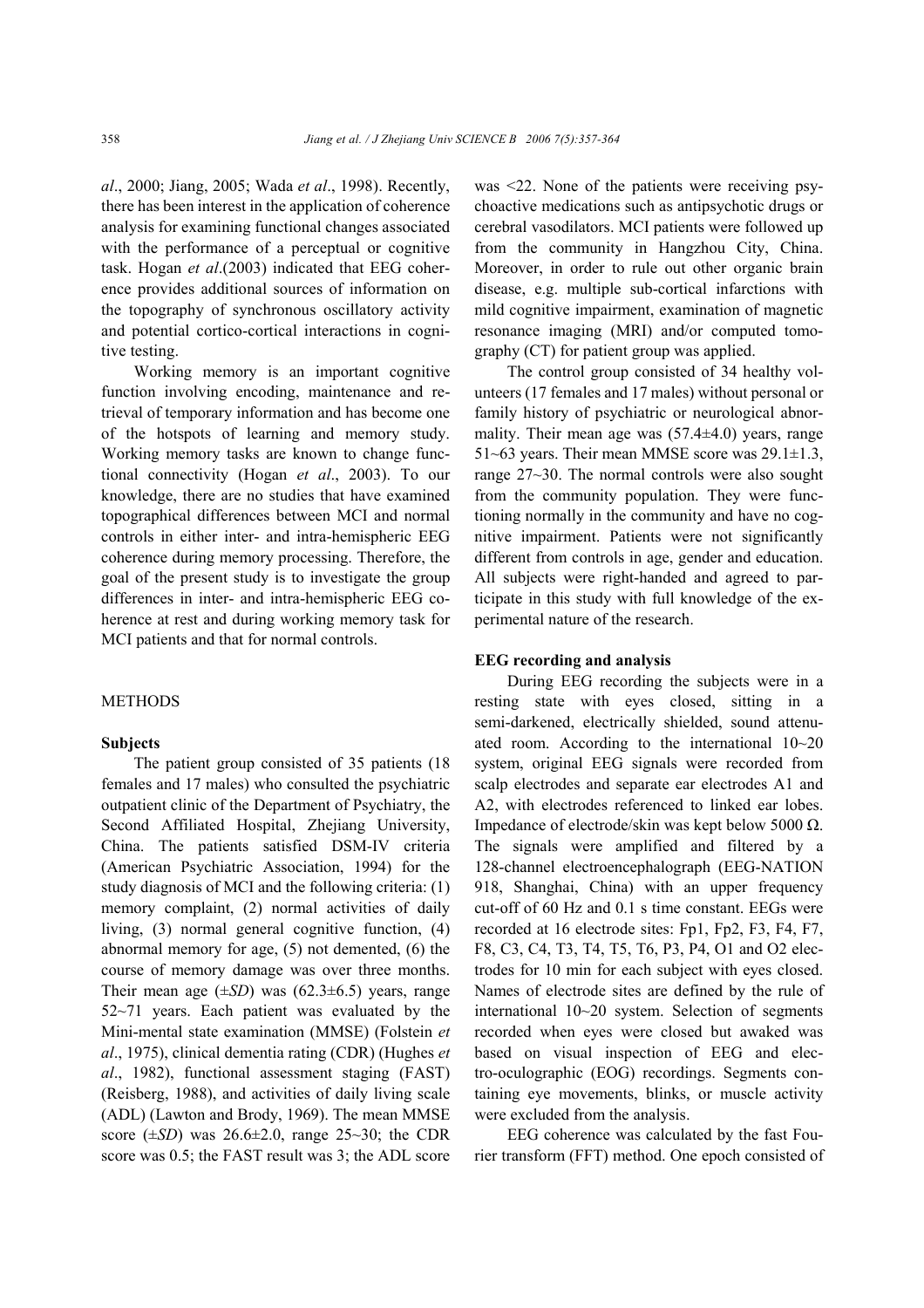2 s, and 20 artifact-free epochs per subject were processed with a spectral resolution of 0.5 Hz. Coherence between two waveforms *x* and *y* was calculated spectrally as  $\gamma_{\rm w}^2(f) = [G_{\rm xv}(f)]^2/[G_{\rm xx}(f)G_{\rm yv}(f)],$ where  $G_{xy}(f)$  is the mean cross-power density and  $G_{xx}(f)$  and  $G_{yy}(f)$  are the respective mean auto-power spectral densities. The details of the method for calculating the coherence are published in (Jiang, 2004; 2005). In this study, inter-hemispheric EEG coherence was measured between the following 5 homologous electrode pairs: frontal (F3-F4), left-right centrals (C3-C4), left-right parietals (P3-P4), leftright temporal (T5-T6) and left-right occipitals (O1-O2); intra-hemispheric EEG coherence was measured between the following 10 electrode pairs: left-right fronto-central (F3-C3, F4-C4), left-right centro-parietal (C3-P3, C4-P4), left-right parieto-occipital (P3-O1, P4-O2), left-right temporo-central (T5-C3, T6-C4) and left-right temporo-parietal (T5-P3, T6-P4). The coherence coefficients were calculated and banded into delta band  $(1.0~3.5~\text{Hz})$ , theta band  $(4.0~7.5~\text{Hz})$ , alpha-1 band  $(8.0~10.0$  Hz), alpha-2 band  $(10.5~13.0$  Hz), beta-1 band (13.5~18.0 Hz) and beta-2 band (18.5~30.0 Hz).

#### **Working memory task**

After routine EEG examination, a working memory task was performed by each subject. In relation to working memory task, studies have generally been reported by deToledo-Morrell *et al*.(1991) involving Sternberg-type memory scanning task (Sternberg, 1969). Our paradigm was designed to replicate the sums (arithmetic) with three levels of working memory load, recitation of three-digit numbers and mental calculation based on Salthouse and Babcock (1991). First level of working memory is two simple unit numerals added one time, the second level is two simple unit numeral added two times, and the third level is two simple unit numeral added three times. The subjects were asked to remember the answer during every level of working memory task. Along with the increased working memory demands, EEG was recorded during the process of each question being given until the question was answered. In this paper, we focused on first level of working memory data.

## **Statistics**

In this study, a logarithmic transformation of

absolute power and Fisher's Z transformation of coherence values of each band in each derivation were implemented to normalize the distribution of power and coherence values, respectively. Differences between the MCI patients and the normal controls were analyzed on each frequency band by using two-way analyses of variance (ANOVA) with a grouping factor (patients vs controls) and a within-subject factor (electrode position). As the EEG recording method for analysis of inter-hemispheric coherence within subject factor, electrode pair involved five levels; for analysis of intra-hemispheric coherence within subject factor, electrode pair involved ten levels. Separate ANOVAs were conducted for different frequency bands in order to test inter- and intra-hemispheric EEG coherence, respectively. The testing conditions, such as resting and working memory state, were used as condition variables. Then, two-tailed student's *t*-test was conducted to compare the values of interand intra-hemispheric EEG coherence between the two groups. Statistical significance was defined as *P*<0.05.

## **RESULTS**

## **Inter- and intra-hemispheric EEG coherence at rest**

Table 1 and Fig.1 show the inter- and intrahemispheric EEG coherence values at rest for the controls and MCI on different frequency bands. In the resting condition, no significant group difference was found by ANOVA for inter-hemispheric EEG coherence in the delta  $[F(1, 4)=2.862, P=0.095]$ , theta [*F*(1, 4)=2.436, *P*=0.123], alpha-1 [*F*(1, 4)=3.150, *P*=0.080], alpha-2 [*F*(1, 4)=2.565, *P*=0.114], beta-1 [*F*(1, 4)=2.514, *P*=0.117] and beta-2 [*F*(1, 4)=2.801, *P*=0.099] bands; and for intra-hemispheric EEG coherence in the delta  $[F(1, 9)=1.424, P=0.237]$ , theta [*F*(1, 9)=1.280, *P*=0.262], alpha-1 [*F*(1, 9)=1.645, *P*=0.204], alpha-2 [*F*(1, 9)=1.152, *P*=0.287], beta-1 [*F*(1, 9)=1.134, *P*=0.291] and beta-2 [*F*(1, 9)=1.103, *P*=0.297] bands.

# **Inter- and intra-hemispheric EEG coherence during working memory**

Fig.2 shows inter-hemispheric EEG coherence during working memory in different bands for the controls and MCI patients. Two-way ANOVA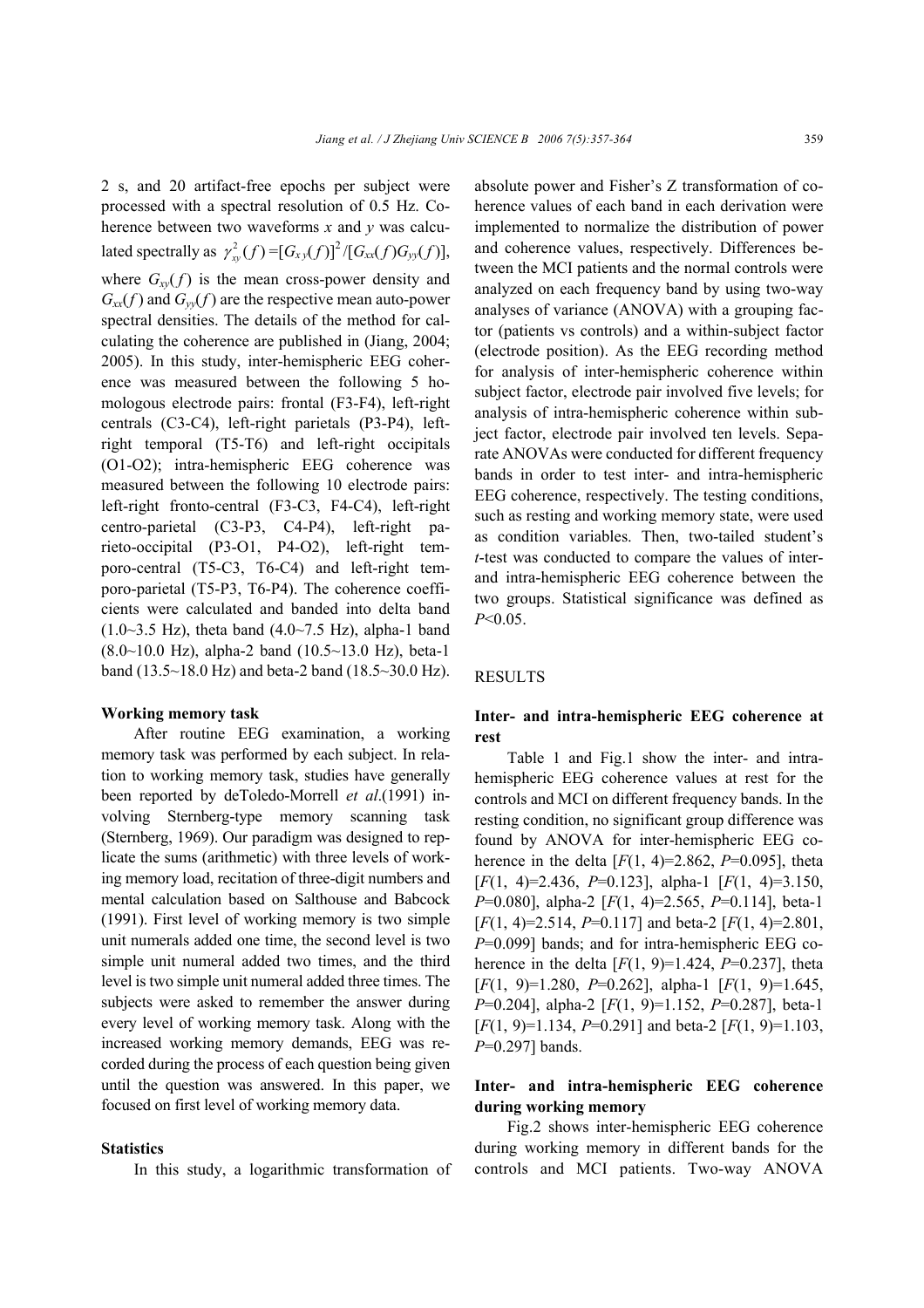

**Fig.1 Inter-hemispheric EEG coherence values at rest at different electrode pairs in mild cognitive impairment (MCI) patients and controls (Con)**

|                                |     | Delta           | Theta           |                                 | Alpha-1 Alpha-2 Beta-1 |                             | Beta-2          |
|--------------------------------|-----|-----------------|-----------------|---------------------------------|------------------------|-----------------------------|-----------------|
| $F3-C3$                        | MCI | $1.42 \pm 0.11$ | $1.37 \pm 0.10$ | $1.47 \pm 0.12$                 | $1.36 \pm 0.11$        | $1.36 \pm 0.11$             | $1.35 \pm 0.10$ |
|                                | Con | $1.37\pm0.13$   | $1.33 \pm 0.13$ | $1.45 \pm 0.13$                 | $1.33 \pm 0.13$        | $1.32 \pm 0.13$             | $1.32 \pm 0.13$ |
| $C3-P3$                        | MCI | $1.42 \pm 0.11$ | $1.37 \pm 0.11$ | $1.49 \pm 0.11$                 | $1.36 \pm 0.11$        | $1.36 \pm 0.10$             | $1.35 \pm 0.10$ |
|                                | Con | $1.40 \pm 0.14$ | $1.36 \pm 0.14$ | $1.47 \pm 0.15$                 | $1.35 \pm 0.14$        | $1.34 \pm 0.14$             | $1.34\pm0.14$   |
| P3-O1                          | MCI | $1.42 \pm 0.10$ | $1.37 \pm 0.10$ | $1.49 \pm 0.11$                 | $1.36 \pm 0.10$        | $1.36 \pm 0.09$             | $1.35 \pm 0.09$ |
|                                | Con | $1.39 \pm 0.15$ | $1.34 \pm 0.15$ | $1.45 \pm 0.16$                 | $1.33 \pm 0.15$        | $1.33 \pm 0.15$             | $1.32 \pm 0.15$ |
| T <sub>5</sub> -C <sub>3</sub> | MCI | $1.28 \pm 0.10$ | $1.23 \pm 0.10$ | $1.34 \pm 0.11$                 | $1.21 \pm 0.10$        | $1.21 \pm 0.10$             | $1.12\pm0.10$   |
|                                | Con | $1.23 \pm 0.11$ | $1.19\pm0.11$   | $1.30 \pm 0.11$                 | $1.17 \pm 0.11$        | $1.17 \pm 0.11$             | $1.16 \pm 0.11$ |
| $T5-P3$                        | MCI | $1.29 \pm 0.08$ | $1.24 \pm 0.08$ | $1.36 \pm 0.09$                 | $1.23 \pm 0.08$        | $1.22 \pm 0.08$             | $1.22 \pm 0.08$ |
|                                | Con | $1.25 \pm 0.11$ | $1.20 \pm 0.11$ | $1.31 \pm 0.11$                 | $1.19 \pm 0.11$        | $1.19 \pm 0.11$             | $1.18 \pm 0.11$ |
| F4-C4                          | MCI | $1.42 \pm 0.14$ | $1.37\pm0.13$   | $1.48 \pm 0.14$                 | $1.36 \pm 0.13$        | $1.35 \pm 0.13$             | $1.34 \pm 0.12$ |
|                                | Con | $1.39 \pm 0.14$ | $1.35 \pm 0.14$ | $1.45 \pm 0.15$                 | $1.34 \pm 0.14$        | $1.34 \pm 0.14$             | $1.33 \pm 0.14$ |
| $C4-P4$                        | MCI | $1.40 \pm 0.10$ | $1.36 \pm 0.09$ | $1.47 \pm 0.10$                 | $1.35 \pm 0.10$        | $1.35 \pm 0.10$             | $1.34 \pm 0.09$ |
|                                | Con | $1.37\pm0.15$   | $1.33 \pm 0.14$ | $1.44\pm0.15$                   | $1.32 \pm 0.15$        | $1.32 \pm 0.15$             | $1.31 \pm 0.15$ |
| P4-O2                          | MCI | $1.41 \pm 0.12$ | $1.37 \pm 0.11$ | $1.48 \pm 0.12$                 | $1.35 \pm 0.11$        | $1.35 \pm 0.11$             | $1.34 \pm 0.11$ |
|                                | Con | $1.40 \pm 0.13$ | $1.35 \pm 0.12$ | $1.45 \pm 0.13$                 | $1.34 \pm 0.13$        | $1.34 \pm 0.13$             | $1.33 \pm 0.13$ |
| T6-C4                          | MCI | $1.29 \pm 0.08$ | $1.25 \pm 0.08$ | $1.36 \pm 0.09$                 | $1.23 \pm 0.07$        | $1.23 \pm 0.07$             | $1.22 \pm 0.07$ |
|                                | Con | $1.26 \pm 0.11$ | $1.21 \pm 0.11$ | $1.32 \pm 0.11$                 | $1.20 \pm 0.11$        | $1.20 \pm 0.11$             | $1.19 \pm 0.11$ |
| T6-P4                          | MCI | $1.29 \pm 0.10$ | $1.25 \pm 0.09$ | $1.36 \pm 0.10$                 | $1.23 \pm 0.09$        | $1.23 \pm 0.09$             | $1.22 \pm 0.09$ |
|                                | Con | $1.24 \pm 0.10$ | $1.21 \pm 0.10$ | $1.31 \pm 0.11$ $1.19 \pm 0.10$ |                        | $1.19\pm0.10$ $1.18\pm0.10$ |                 |

**Table 1 Intra-hemispheric EEG coherence values (mean±***SD***) at rest** 

Note: Coherence values transformed to Fisher's Z scores, compared between two groups (two-tailed *t*-test); MCI: The patients with MCI; Con: The normal controls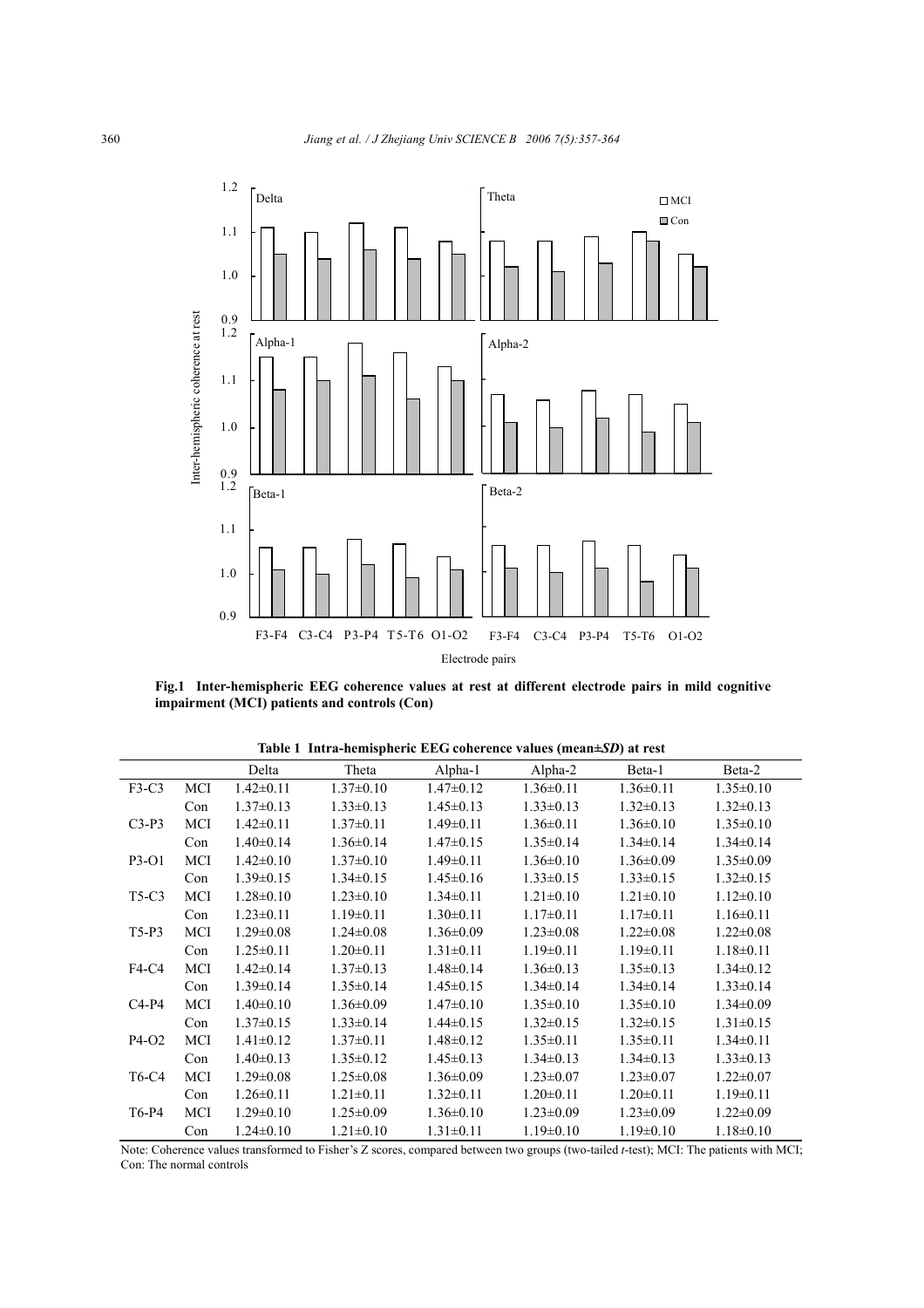

**Fig.2 Inter-hemispheric EEG coherence values during working memory (WM) at different electrode pairs in mild cognitive impairment (MCI) patients and controls (Con)** \* *P*<0.05

revealed that significant group differences were observable during working memory in the delta [*F*(1, 4)=18.435, *P*=0.000], theta [*F*(1, 4)=18.010, *P*=0.000], alpha-1 [*F*(1, 4)=19.283, *P*=0.000], alpha-2 [*F*(1, 4)=19.316, *P*=0.000], beta-1 [*F*(1, 4)=18.186, *P*=0.000] and beta-2 [*F*(1, 4)=15.231, *P*=0.005] bands. A subsequent *t*-test showed that MCI patients had significantly higher inter-hemispheric EEG coherence at all electrode pairs in all bands (*P*<0.05), except at O1-O2 electrode pair.

During working memory, there are significant group differences of intra-hemispheric EEG coherence for the controls and MCI patients in the delta [*F*(1, 9)=18.435, *P*=0.000], theta [*F*(1, 9)=18.010, *P*=0.000], alpha-1 [*F*(1, 9)=19.283, *P*=0.000], alpha-2 [*F*(1, 9)=19.316, *P*=0.000], beta-1 [*F*(1, 9)=18.186, *P*=0.000] and beta-2 [*F*(1, 9)=15.231, *P*=0.005] bands. As shown in Table 2, post-hoc analysis by *t*-test indicated that MCI patients had significantly higher intra-hemispheric EEG coherence in the F3-C3, F4-C4, C3-P3, C4-P4 and T5-P3 pairs in all bands  $(P<0.05)$ . In addition, higher coherence values were found in T5-P3 pair for delta band, P4-O2 pair for alpha-1 band.

## DISCUSSION

In this study, we examined inter- and intrahemispheric EEG coherence in 35 MCI patients and 34 normal controls. The analysis of EEG coherence under the resting condition showed no significant group differences for any frequency band, as shown in Fig.1 and Table 1. These results are consistent with the experimental results reported by Stam *et al*.(2003). They revealed that there are no significant changes in EEG synchronization likelihood, a new measure method combining estimation of linear and nonlinear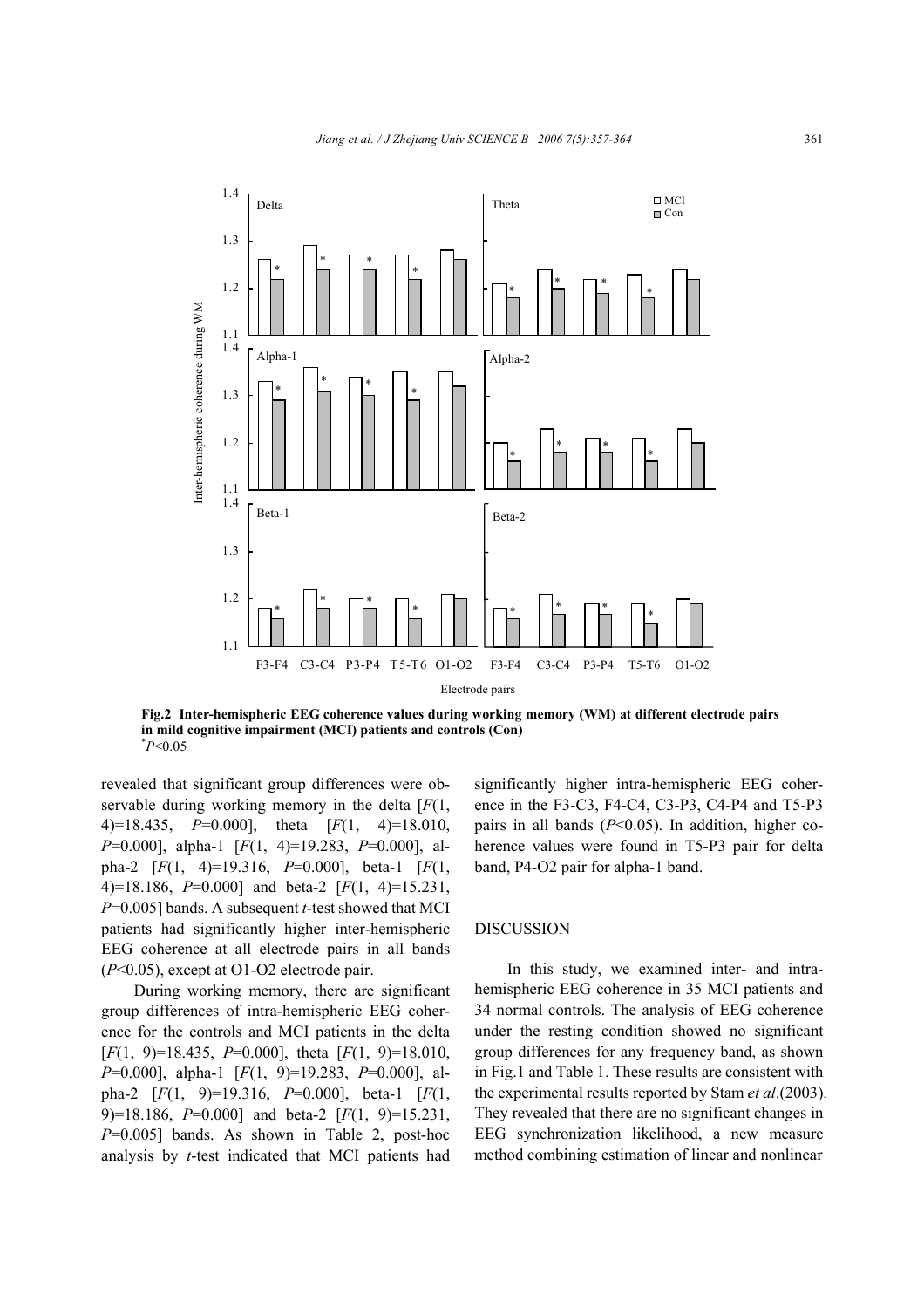|         |     | Delta                         | Theta                         | Alpha-1                       | Alpha-2                      | Beta-1                       | Beta-2                       |
|---------|-----|-------------------------------|-------------------------------|-------------------------------|------------------------------|------------------------------|------------------------------|
| F3-C3   | MCI | $1.27 \pm 0.10^{**}$          | $1.23 \pm 0.10^{**}$          | $1.30 \pm 0.10^*$             | $1.23 \pm 0.10^*$            | $1.23 \pm 0.10$              | $1.22 \pm 0.10$              |
|         | Con | $1.20 \pm 0.11$               | $1.17 \pm 0.10$               | $1.23 \pm 0.11$               | $1.16 \pm 0.10$              | $1.16 \pm 0.10$              | $1.15 \pm 0.10$              |
| $C3-P3$ | MCI | $1.30 \pm 0.10^*$             | $1.27 \pm 0.11$ <sup>*</sup>  | $1.35 \pm 0.11$ <sup>*</sup>  | $1.26 \pm 0.11$ <sup>*</sup> | $1.26 \pm 0.11$ <sup>*</sup> | $1.25 \pm 0.11$ <sup>*</sup> |
|         | Con | $1.23 \pm 0.10$               | $1.21 \pm 0.11$               | $1.27 \pm 0.10$               | $1.20 \pm 0.11$              | $1.20 \pm 0.11$              | $1.19 \pm 0.11$              |
| P3-O1   | MCI | $1.27 \pm 0.14$               | $1.23 \pm 0.14$               | $1.31 \pm 0.13$               | $1.23 \pm 0.14$              | $1.22 \pm 0.14$              | $1.22 \pm 0.14$              |
|         | Con | $1.21 \pm 0.12$               | $1.18 \pm 0.12$               | $1.25 \pm 0.12$               | $1.18 \pm 0.12$              | $1.18 \pm 0.13$              | $1.17 \pm 0.12$              |
| T5-C3   | MCI | $1.10 \pm 0.07$               | $1.07 \pm 0.07$               | $1.15 \pm 0.07$               | $1.06 \pm 0.07$              | $1.05 \pm 0.07$              | $1.05 \pm 0.07$              |
|         | Con | $1.06 \pm 0.10$               | $1.03 \pm 0.09$               | $1.10 \pm 0.11$               | $1.02 \pm 0.09$              | $1.02 \pm 0.19$              | $1.01 \pm 0.09$              |
| $T5-P3$ | MCI | $1.12 \pm 0.07$ **            | $1.09 \pm 0.07$ **            | $1.17 \pm 0.07$ **            | $1.08 \pm 0.07$ **           | $1.08 \pm 0.07$ **           | $1.08 \pm 0.07$ *            |
|         | Con | $1.06 \pm 0.09$               | $1.03 \pm 0.09$               | $1.10 \pm 0.11$               | $1.02 \pm 0.09$              | $1.02 \pm 0.09$              | $1.02 \pm 0.09$              |
| F4-C4   | MCI | $1.26 \pm 0.09$ <sup>*</sup>  | $1.23 \pm 0.09$ <sup>*</sup>  | $1.31 \pm 0.10$ <sup>**</sup> | $1.22 \pm 0.09$ **           | $1.22 \pm 0.09$ **           | $1.21 \pm 0.10^*$            |
|         | Con | $1.20 \pm 0.10$               | $1.17 \pm 0.10$               | $1.23 \pm 0.10$               | $1.16 \pm 0.09$              | $1.16 \pm 0.09$              | $1.16 \pm 0.09$              |
| $C4-P4$ | MCI | $1.28 \pm 0.10$ <sup>**</sup> | $1.25 \pm 0.10$ <sup>**</sup> | $1.33 \pm 0.12$ **            | $1.25 \pm 0.11$ **           | $1.24 \pm 0.10$ **           | $1.24 \pm 0.10^*$            |
|         | Con | $1.18 \pm 0.09$               | $1.15 \pm 0.09$               | $1.21 \pm 0.08$               | $1.14 \pm 0.09$              | $1.14 \pm 0.09$              | $1.13 \pm 0.08$              |
| P4-O2   | MCI | $1.23 \pm 0.14$               | $1.20 \pm 0.14$               | $1.28 \pm 0.14$ <sup>*</sup>  | $1.20 \pm 0.14$              | $1.19 \pm 0.14$              | $1.18 \pm 0.14$              |
|         | Con | $1.17 \pm 0.14$               | $1.14\pm0.14$                 | $1.20 \pm 0.15$               | $1.13 \pm 0.14$              | $1.13 \pm 0.14$              | $1.12 \pm 0.14$              |
| T6-C4   | MCI | $1.08 \pm 0.08$               | $1.04 \pm 0.08$               | $1.12 \pm 0.09$               | $1.04 \pm 0.08$              | $1.04 \pm 0.09$              | $1.04 \pm 0.09$              |
|         | Con | $1.06 \pm 0.07$               | $1.03 \pm 0.07$               | $1.10 \pm 0.08$               | $1.02 \pm 0.07$              | $1.01 \pm 0.07$              | $1.01 \pm 0.07$              |
| T6-P4   | MCI | $1.10 \pm 0.08$               | $1.06 \pm 0.08$               | $1.14 \pm 0.09$               | $1.05 \pm 0.08$              | $1.05 \pm 0.08$              | $1.05 \pm 0.08$              |
|         | Con | $1.07 \pm 0.06$               | $1.04 \pm 0.06$               | $1.11 \pm 0.06$               | $1.03 \pm 0.06$              | $1.03 \pm 0.06$              | $1.02 \pm 0.06$              |

**Table 2 Intra-hemispheric EEG coherence values (mean±***SD***) during working memory** 

Note: Coherence values transformed to Fisher's Z scores, compared between two groups (two-tailed *t*-test); MCI: The patients with MCI; Con: The normal controls; \* *P*<0.05, \*\* *P*<0.01

coupling, in the MCI group compared with controls. Moreover, Jelic *et al*.(2000) and Jiang (2005) reported that, in MCI, no EEG abnormalities were present. Consequently, it is suggested that disease-related changes in early stage of MCI may be little apparent during rest, thus, there were no differences in the EEG coherence between MCI and controls.

In contrast to the resting condition, the MCI patients had significantly higher inter- and intra-hemispheric EEG coherence than that of the normal controls during working memory task, as seen in Fig.2 and Table 2. The EEG coherence can be interpreted as a quantitative measure of the degree of connectivity between distinct brain regions, and higher coherence is generally presumed to reflect greater function linkage. Thus, the present findings suggested that MCI patients may have a higher degree of inter- and intra-hemispheric functional connectivity during working memory task compared with normal controls under the working condition.

It is known that cognitive performance is

supported by a network composed by brain cortical regions (Hogan *et al*., 2003). In relation to memory processes, studies on healthy humans have generally reported an increase of synchronization between two different brain regions involved in the respective task. Moreover, the patterns of high coherence between EEG signals recorded at different scalp sites have functional significance and can be correlated with different kinds of cognitive information processing, such as memory, language, concept retrieval and music processing (Hogan *et al*., 2003). The experimental results, shown in Fig.2 and Table 2, suggest that MCI patients and normal controls had differences in cortical connection, and that MCI may suffer localized damage and connectional disturbance of cortical regions.

The working memory is related to information encoding, maintenance and decoding process. Moreover, working memory tasks are known to change the cerebral function connectivity (Hogan *et al*., 2003). Thus, working memory tasks would result in changes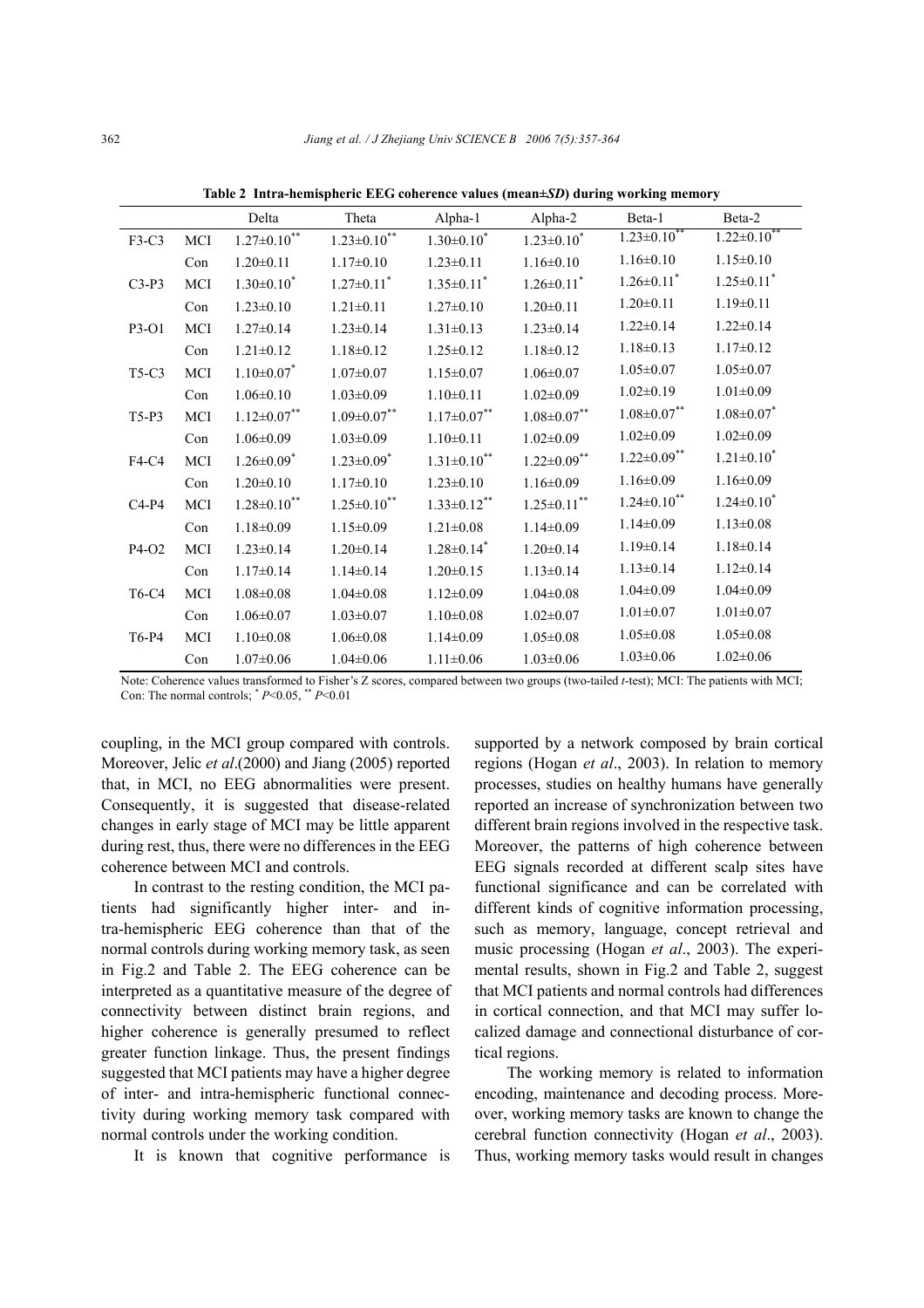of the value of coherence. The experimental results in the present work also suggest that MCI patients may be associated with early signs of cortical atrophy and/or compensatory cortical reorganization. Furthermore, the change of the EEG sign for cortical functional connectivity for MCI patients is more distinctly apparent during the performance of cognitive task than that at rest. In contrast, it seemed that there was no such compensatory process in the control group during working memory task.

Multiple brain areas, including the lateral prefrontal cortex, mediotemporal areas and posterior association cortex are functionally involved in working memory. In this study, in inter-hemispheric EEG coherence, MCI group had significantly higher values of in bilateral frontal (F3-F4), central (C3-C4), parietal (P3-P4) and temporal (T5-T6) lobes in all bands, except for bilateral occipital band (O1-O2), during working memory compared to the normal control. In intra-hemispheric EEG coherence, MCI had significantly higher values in left fronto-central (F3-C3), centro-parietal (C3-P3), temporo-parietal (T5-P3), right fronto-central (F4-C4), centro-parietal (C4-P4). The temporal lobe, hippocampus and other related cortexes play an important role in cholinergic activity in the central nerve centre, and the parietal lobe is responsible for collating all information into an entire perception. Both lobes are physical bases in cognition function. Recent neuroimage studies have provided experimental evidences that the parietal lobes are more sensitive during cognitive performance (Xie *et al*., 2003). Consequently, when studying retarded memory, semantic memory and information encoding or decoding, damage related to the temporal lobe, hippocampus, parietal lobe and other cortexes would occur and result in a change of EEG coherence. The experimental results in Table 2 reveal that characteristic neuropsychological and neurophysiological changes would happen during the early stage of MCI. MCI patients had higher compensatory connection during active cognition than that at rest. Moreover, the working memory disturbance is present in MCI with objective memory disturbances.

## ACKNOWLEDGEMENT

We would like to thank the members of Clinic

EEG Laboratory, the Second Affiliated Hospital, School of Medicine, Zhejiang University, for their invaluable help with this study.

#### **References**

- American Psychiatric Association, 1994. Diagnostic and Statistical Manual of Mental Disorders, 4th Ed. (DSM-IV). APA Press, Washington, DC.
- Berendse, H.W., Verburnt, J.P., Scheltens, P., van Dijk, B.W., Jonkman, E.J., 2000. Magnetoencephalographic analysis of cortical activity in Alzheimer's disease: a pilot study. *Clin. Neurophysiol.*, **111**(4):604-612. [doi:10.1016/ S1388-2457(99)00309-0]
- deToledo-Morrell, L., Evers, S., Hoeppner, T.J., Morrell, F., Garron, D.C., Fox, J.H., 1991. A 'stress' test for memory dysfunction. Electrophysiogical manifestations of early Alzheimer's disease. *Arch. Neurol.*, **48**:605-609.
- Folstein, M.F., Folstein, S.E., McHugh, P.R., 1975. "Mini-Mental State". A practical method for grading the cognitive state of patients for the clinician. *J. Psychiatr. Res.*, **12**(3):189-198. [doi:10.1016/0022-3956(75)90026- 6]
- Hogan, M.J., Swanwick, G.R.J., Kaiser, J., Rowan, M., Lawlor, B., 2003. Memory-related EEG power and coherence reduction in mild Alzheimer's disease. *Int. J. Psychophysiol.*, **49**(2):147-163. [doi:10.1016/S0167-8760(03) 00118-1]
- Hughes, C.P., Berg, L., Danziger, W.L., Coben, L.A., Martin, R.A., 1982. A new clinical scale for the staging of dementia. *Br. J. Psychiatry*, **140**:566-572.
- Jelic, V., Johansson, S.E., Almkvist, O., 2000. Quantitative electroencephalography in mild cognitive impairment: longitudinal changes and possible prediction of Alzheimer's disease. *Neurobiol. Aging*, **21**(4):533-540. [doi:10.1016/S0197-4580(00)00153-6]
- Jiang, Z.Y., 2004. Research of diagnosis of Alzheimer's disease based on coherence analysis of EEG signal. *Chinese J. Sensor Actuator*, **17**(3):363-366 (in Chinese).
- Jiang, Z.Y., 2005. Abnormal cortical functional connections in Alzheimer's disease: analysis of inter- and intra-hemispheric EEG coherence. *J. Zhejiang Univ. SCI*, **6B**(4):259-264. [doi:10.1631/jzus.2005.B0259]
- Lawton, W.P., Brody, M.P., 1969. Assessment of older people self-maintaining and instrumental activities of daily living. *Gerontologist*, **9**:179-186.
- Petersen, R.C., Smith, G.E., Waring, S.C., Ivnic, R.J., Tangalos, E.G., Kokmen, E., 1999. Mild cognitive impairment: clinical characterization and outcome. *Arch. Neurol.*, **56**(3):303-308. [doi:10.1001/archneur.56.3.303]
- Reisberg, B., 1988. Functional assessment staging (FAST). Psychopharmacal. *Bull*, **24**:653-659.
- Salthouse, T.A., Babcock, R.L., 1991. Decomposing adult age difference in working memory. *Developmental Psychology*, **27**(5):763-776. [doi:10.1037/0012-1649.27.5. 763]